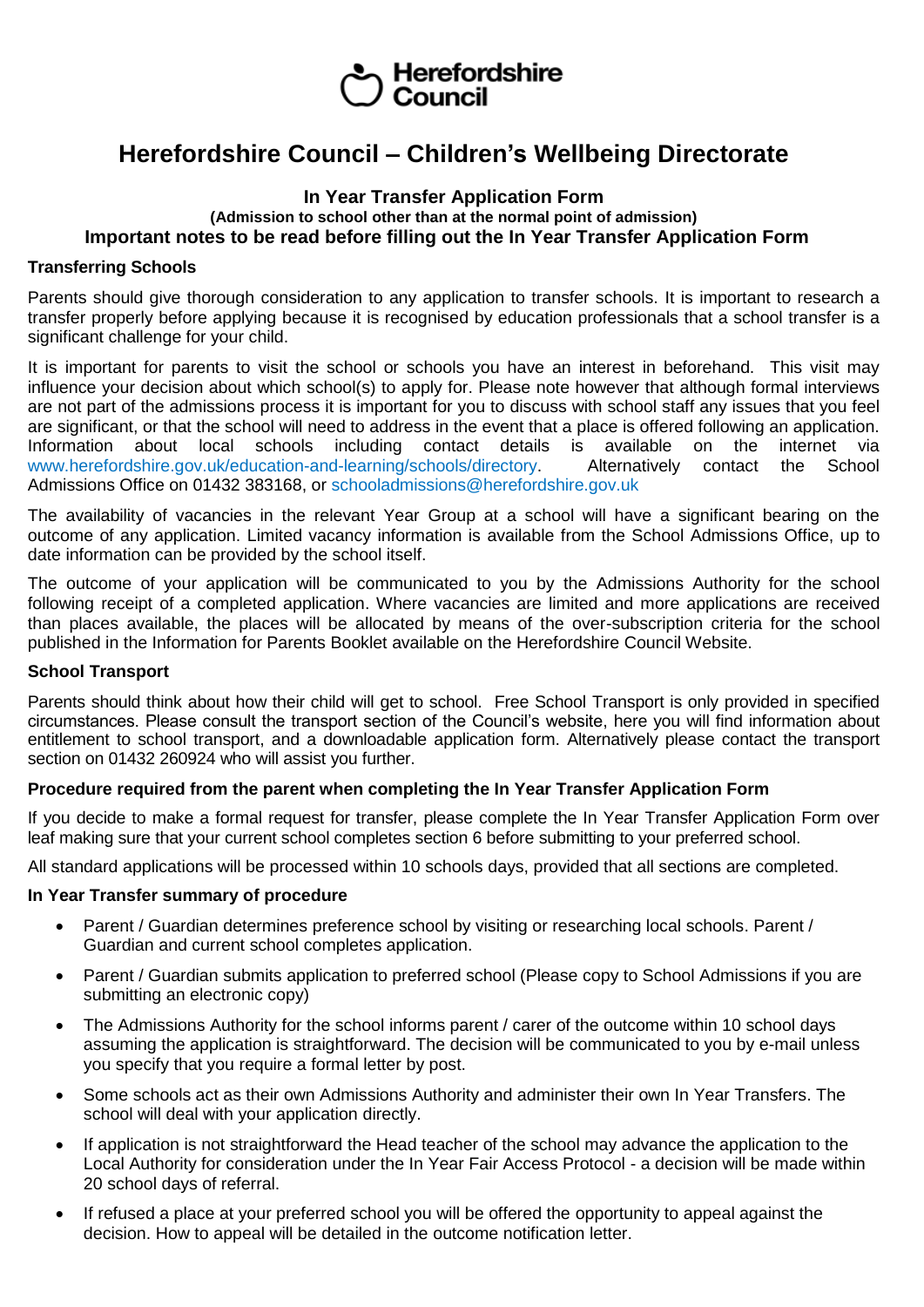# **Herefordshire Council – Children's Wellbeing Directorate**

### **In Year Transfer Application Form**

**(Other than at normal time of admission)**

#### **Please read attached guidance notes before completing**

| 1 - Pupil details                                                                                                                                                                                                                                                                               |                                        |                                                                                                              |              |           |  |  |
|-------------------------------------------------------------------------------------------------------------------------------------------------------------------------------------------------------------------------------------------------------------------------------------------------|----------------------------------------|--------------------------------------------------------------------------------------------------------------|--------------|-----------|--|--|
| Surname                                                                                                                                                                                                                                                                                         | Forename(s)                            |                                                                                                              | Nationality* |           |  |  |
| Date of Birth                                                                                                                                                                                                                                                                                   | Gender (please tick)<br>Female<br>Male |                                                                                                              |              |           |  |  |
| <b>Current Address</b>                                                                                                                                                                                                                                                                          |                                        | Please tick box if you prefer not to<br>receive an e-mail notification of<br>the outcome of your application |              |           |  |  |
| New Address (if moving)                                                                                                                                                                                                                                                                         |                                        | Date due to Move                                                                                             |              |           |  |  |
| E-mail Address                                                                                                                                                                                                                                                                                  |                                        | Contact telephone number                                                                                     |              |           |  |  |
| 2- Please state schools that child has attended starting with current school.                                                                                                                                                                                                                   |                                        |                                                                                                              |              |           |  |  |
| Name of school (Please add school contact telephone number if known)                                                                                                                                                                                                                            |                                        |                                                                                                              | date started | date left |  |  |
|                                                                                                                                                                                                                                                                                                 |                                        |                                                                                                              |              |           |  |  |
|                                                                                                                                                                                                                                                                                                 |                                        |                                                                                                              |              |           |  |  |
| 3- School Preference                                                                                                                                                                                                                                                                            |                                        | Date school place required                                                                                   |              |           |  |  |
|                                                                                                                                                                                                                                                                                                 |                                        |                                                                                                              |              |           |  |  |
| 4- Please indicate the reason for your request for a transfer to another school                                                                                                                                                                                                                 |                                        |                                                                                                              |              |           |  |  |
| Moving House / Moved House (please indicate approximate date)                                                                                                                                                                                                                                   |                                        |                                                                                                              |              |           |  |  |
| Other (please comment, e.g. UK Service Personnel posting)                                                                                                                                                                                                                                       |                                        |                                                                                                              |              |           |  |  |
|                                                                                                                                                                                                                                                                                                 |                                        |                                                                                                              |              |           |  |  |
|                                                                                                                                                                                                                                                                                                 |                                        |                                                                                                              |              |           |  |  |
|                                                                                                                                                                                                                                                                                                 |                                        |                                                                                                              |              |           |  |  |
|                                                                                                                                                                                                                                                                                                 |                                        |                                                                                                              |              |           |  |  |
| Are you looking after this child on behalf of the parent or guardian?<br>If you are caring for someone else's child for more than 28 days and are not an immediate relative, you may be private<br>fostering and it is a legal requirement that you contact the local authority on 01432 260800 |                                        |                                                                                                              |              |           |  |  |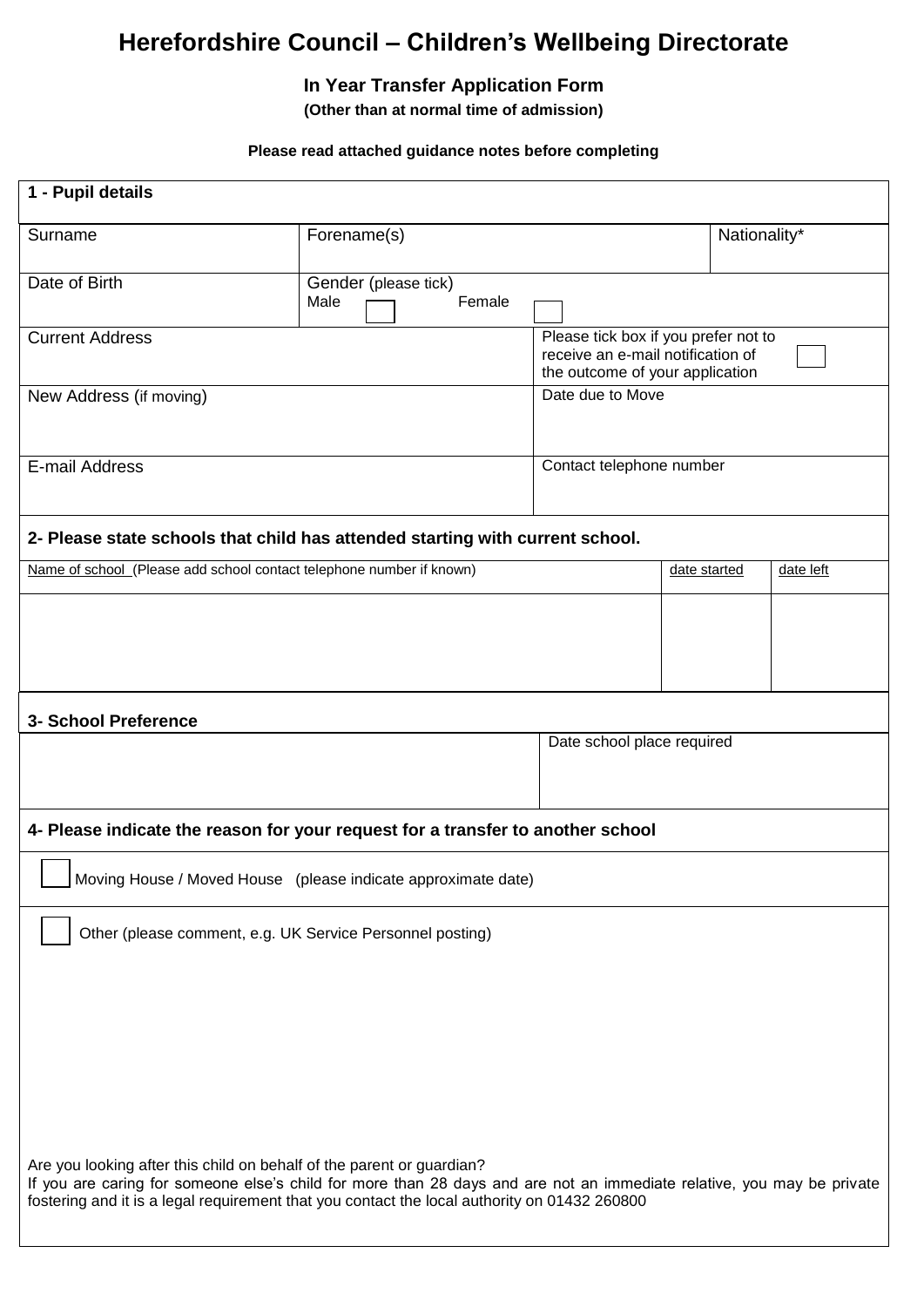| 5 - Details of person making the application : please note that all parties with Parental Responsibility should<br>agree to the transfer before the submission of the application. In the event of a dispute between parties where no<br>agreement can be reached about the preference school and a court order cannot be obtained within the published<br>processing time Herefordshire Council will apply the following policy for application to schools for which it is the<br>Admissions Authority: The application will be processed where access to the current school is impractical, and where<br>available a place will only be offered on a temporary basis until such time as a court order determines an outcome. |                   |              |                                                            |      |  |  |
|--------------------------------------------------------------------------------------------------------------------------------------------------------------------------------------------------------------------------------------------------------------------------------------------------------------------------------------------------------------------------------------------------------------------------------------------------------------------------------------------------------------------------------------------------------------------------------------------------------------------------------------------------------------------------------------------------------------------------------|-------------------|--------------|------------------------------------------------------------|------|--|--|
| Title Mr / Mrs / Miss / Ms / other                                                                                                                                                                                                                                                                                                                                                                                                                                                                                                                                                                                                                                                                                             | Forename          |              | Surname                                                    |      |  |  |
| Relationship to pupil *                                                                                                                                                                                                                                                                                                                                                                                                                                                                                                                                                                                                                                                                                                        |                   | tick)<br>Yes | Do you have Parental Responsibility for this child (please | No   |  |  |
| * Mother, Father, Step-Parent, Social Worker, Foster Parent, or other relative (please state)                                                                                                                                                                                                                                                                                                                                                                                                                                                                                                                                                                                                                                  |                   |              |                                                            |      |  |  |
| THE DECLARATION<br>I declare that the information on this form is correct I have read the conditions stated on the Important Notes (page<br>enclosed with this form). I understand that a place maybe lawfully withdrawn if it is proved to have been offered on the<br>basis of fraudulent or misleading application.                                                                                                                                                                                                                                                                                                                                                                                                         |                   |              |                                                            |      |  |  |
| Signed                                                                                                                                                                                                                                                                                                                                                                                                                                                                                                                                                                                                                                                                                                                         | <b>Print Name</b> |              |                                                            | Date |  |  |
| *Nationality Please note where a child does not hold either UK citizenship or a European Economic Area<br>passport it will be necessary to present either your child's passport demonstrating the UK Entry Clearance<br>stamp, or a Biometric Residence Permit before your application can be processed                                                                                                                                                                                                                                                                                                                                                                                                                        |                   |              |                                                            |      |  |  |
| The Admissions Authority for the preference school (i.e. Herefordshire Council for Community and Voluntary Controlled schools or the<br>school itself for Academy, Voluntary Aided and Free schools) is the Data Controller under data protection law and will use the information<br>you provide on this form in order to process your school admissions application. The legal basis for processing this data is your consent to<br>do so. You can withdraw your consent at any time by notifying the Admissions Authority.                                                                                                                                                                                                  |                   |              |                                                            |      |  |  |
| We will keep your data for seven years. Your information will be shared with your Preference school/the School Admissions Office and the<br>In Year Fair Access Panel where referred in order to provide you with the service.                                                                                                                                                                                                                                                                                                                                                                                                                                                                                                 |                   |              |                                                            |      |  |  |
| Individuals have a number of rights under data protection law, including the right to request their information. You also have a right to<br>make a complaint about our handling of your personal data to the Information Commissioner's Office https://ico.org.uk/                                                                                                                                                                                                                                                                                                                                                                                                                                                            |                   |              |                                                            |      |  |  |
| Information you provide will only be used for the stated purpose.                                                                                                                                                                                                                                                                                                                                                                                                                                                                                                                                                                                                                                                              |                   |              |                                                            |      |  |  |
| 6 - This section to be completed by the child's current school (required where the child is moving from a<br>UK maintained school). The application could be delayed if this section is incomplete.                                                                                                                                                                                                                                                                                                                                                                                                                                                                                                                            |                   |              |                                                            |      |  |  |
| In which Year Group is the child currently accommodated?                                                                                                                                                                                                                                                                                                                                                                                                                                                                                                                                                                                                                                                                       |                   |              |                                                            |      |  |  |
| Additional Needs (Behaviour, Learning, Access): please provide details, including any support school currently<br>provides/adjustments that school has made for the child (e.g. EHCP, IEP or PSP)                                                                                                                                                                                                                                                                                                                                                                                                                                                                                                                              |                   |              |                                                            |      |  |  |
|                                                                                                                                                                                                                                                                                                                                                                                                                                                                                                                                                                                                                                                                                                                                |                   |              |                                                            |      |  |  |
| Attendance (%):                                                                                                                                                                                                                                                                                                                                                                                                                                                                                                                                                                                                                                                                                                                |                   |              |                                                            |      |  |  |
| Authorised absence figure (sessions)                                                                                                                                                                                                                                                                                                                                                                                                                                                                                                                                                                                                                                                                                           |                   |              |                                                            |      |  |  |
| Unauthorised absence figure (sessions)                                                                                                                                                                                                                                                                                                                                                                                                                                                                                                                                                                                                                                                                                         |                   |              |                                                            |      |  |  |
| Is the child supported by other agencies? (e.g. is there a current or previous CAF, CAMHS or Social Work professional<br>involvement etc. - please provide contact names)                                                                                                                                                                                                                                                                                                                                                                                                                                                                                                                                                      |                   |              |                                                            |      |  |  |
|                                                                                                                                                                                                                                                                                                                                                                                                                                                                                                                                                                                                                                                                                                                                |                   |              |                                                            |      |  |  |